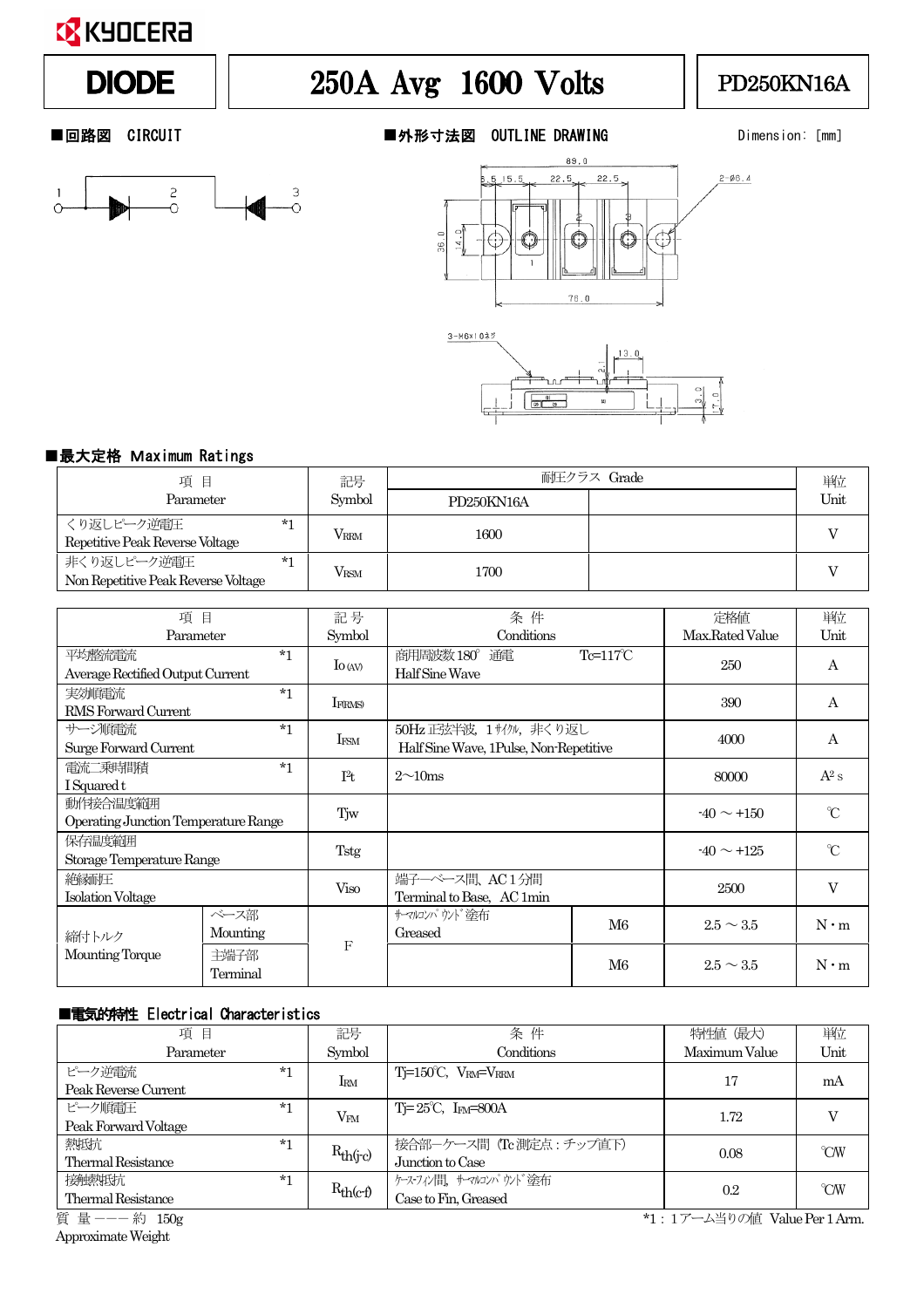

*FORWARD CURRENT VS. VOLTAGE* 順 電 圧 特 性



瞬 時 順 電 ὶ

 $(A)$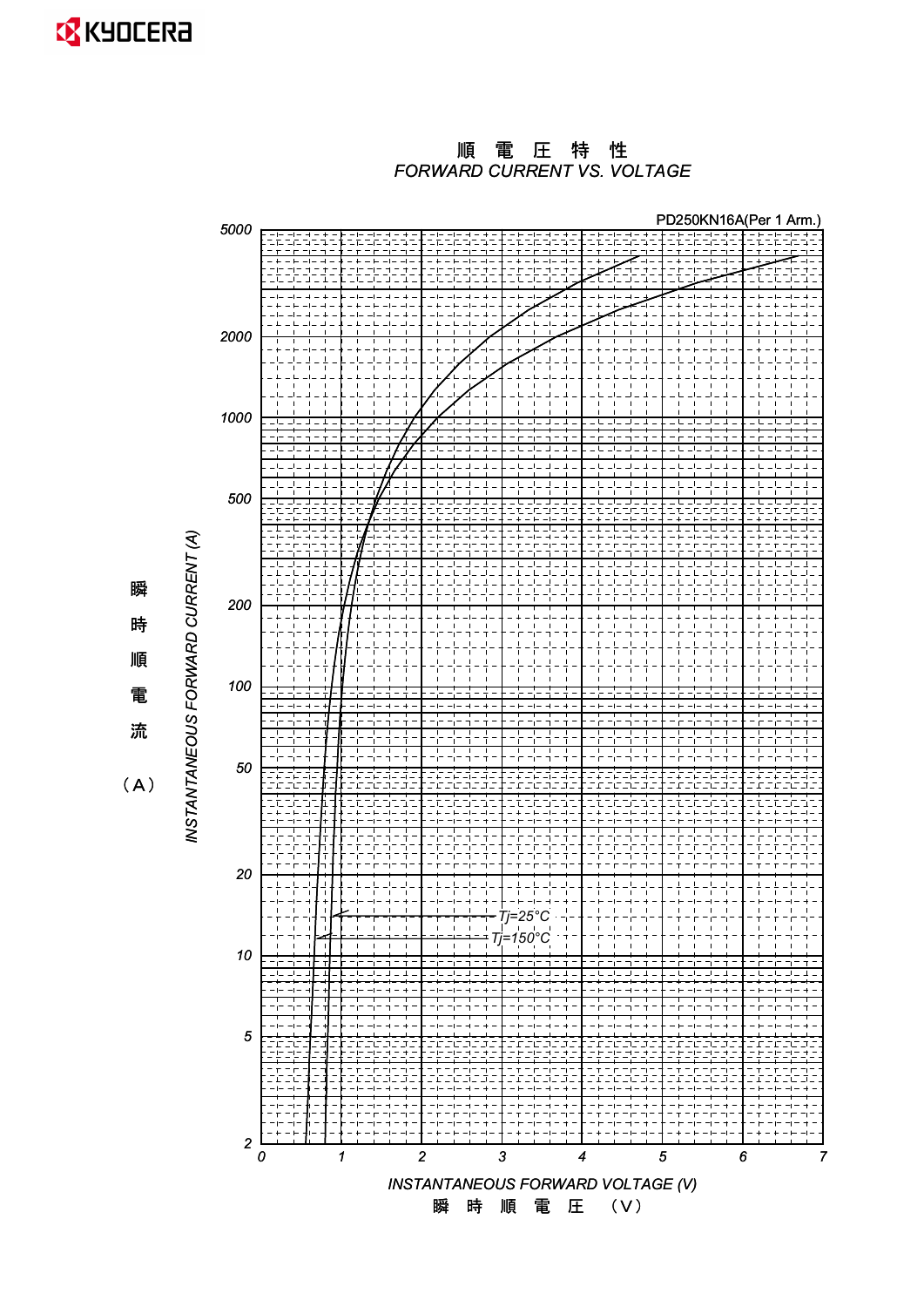## **EX** KYOCERA



平均順電力損失特性

*0 25 50 75 100 125 150*

*0*

*CASE TEMPERATURE (°C)* 㸦Υ㸧ࠉᗘࠉ ࠉࢫࠉ࣮ࠉࢣ